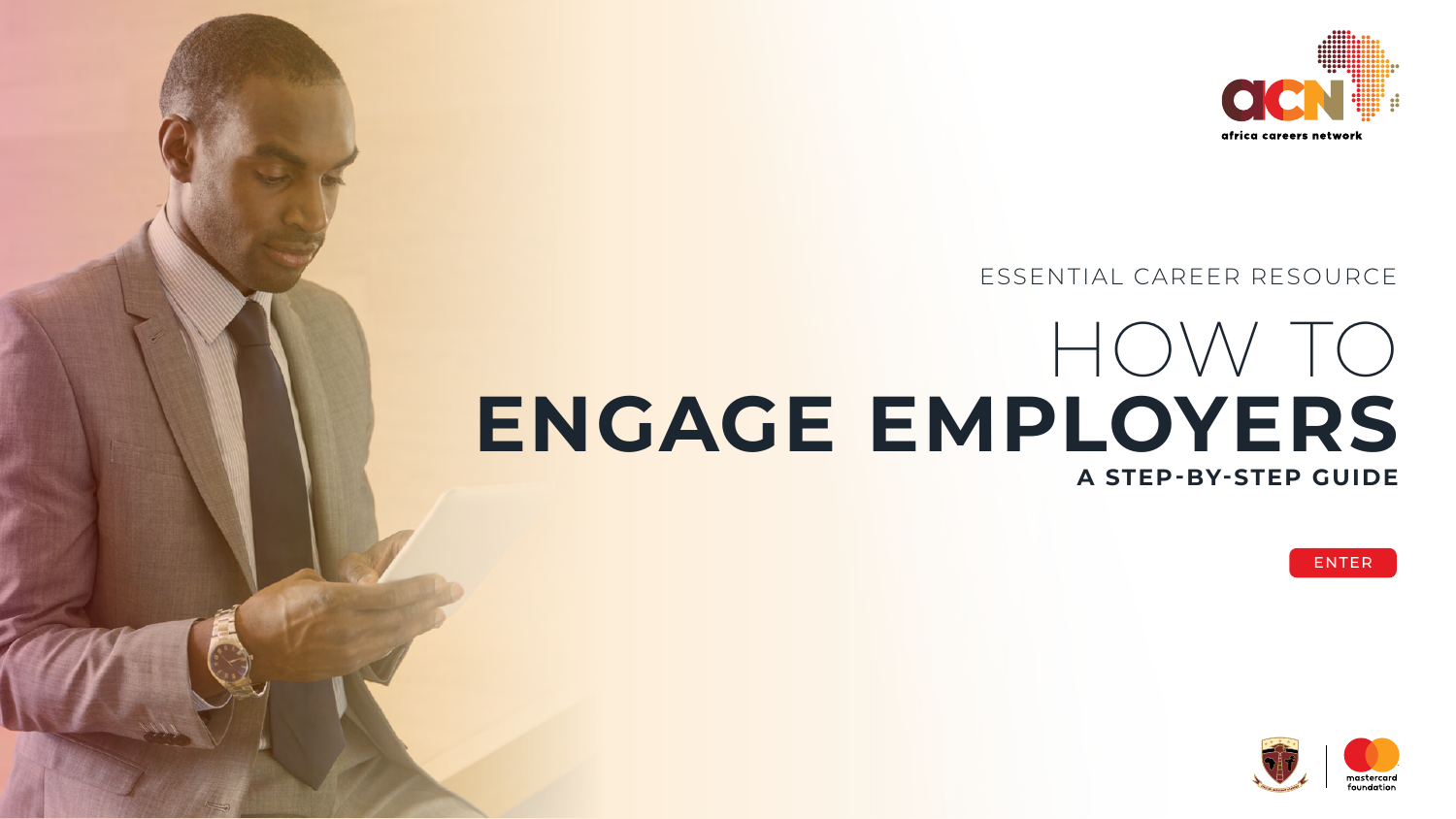# INTRODUCTION

**Why Engage Employers**

# **WHY ENGAGE EMPLOYERS?**

Preparing students for the world of work is only half of the battle; the other is building strategic and meaningful relationships with employer partners to provide opportunities for students to make the transition to the world-of-work.

### **A key role of the career center is to engage potential employers to:**

Part of your role is to close the gap between students and potential employers. The more exposure students get during their university years, the better prepared they will be for networking and job applications.



< PREV | | NEXT >





<span id="page-1-0"></span>

INTRODUCTION



### STEP-BY-STEP GUIDE

**Step 1:** Brainstorm Potential Employer Partners

**Step 2:** Find Your Point of Contact

**Step 3:** Make an Introduction

**Step 4:** Explore Partnership Opportunities

**Step 5:** Carry Out the Engagement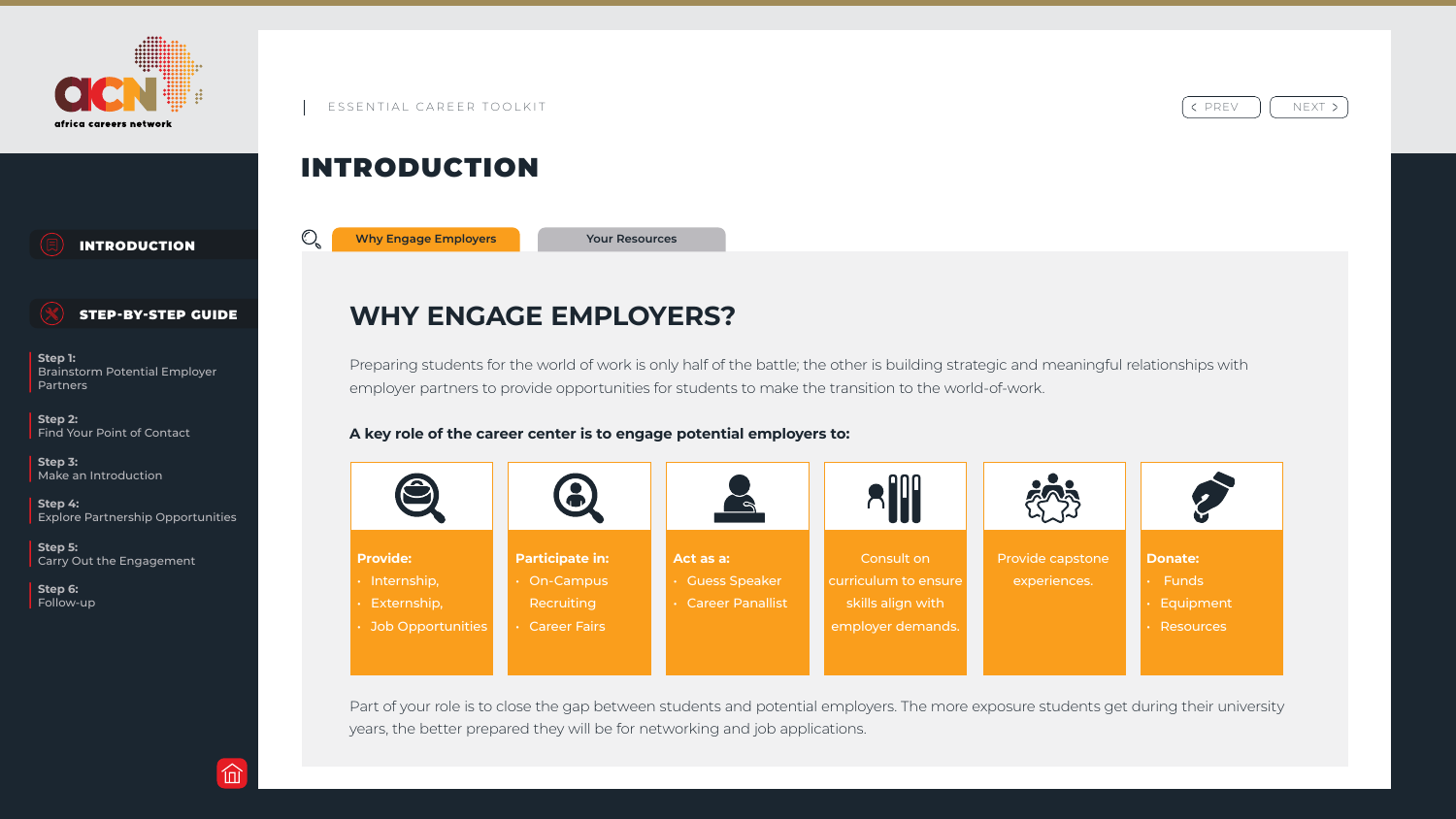# INTRODUCTION

# **YOUR RESOURCES - A STEP-BY-STEP GUIDE**

This tool provides a step-by-step guide of how to engage employers on your campus, including how to:

**Your Resources**



< PREV || NEXT >





[INTRODUCTION](#page-1-0)



### STEP-BY-STEP GUIDE

**Step 1:** Brainstorm Potential Employer Partners

**Step 2:** Find Your Point of Contact

**Step 3:** Make an Introduction

**Step 4:** Explore Partnership Opportunities

**Step 5:** Carry Out the Engagement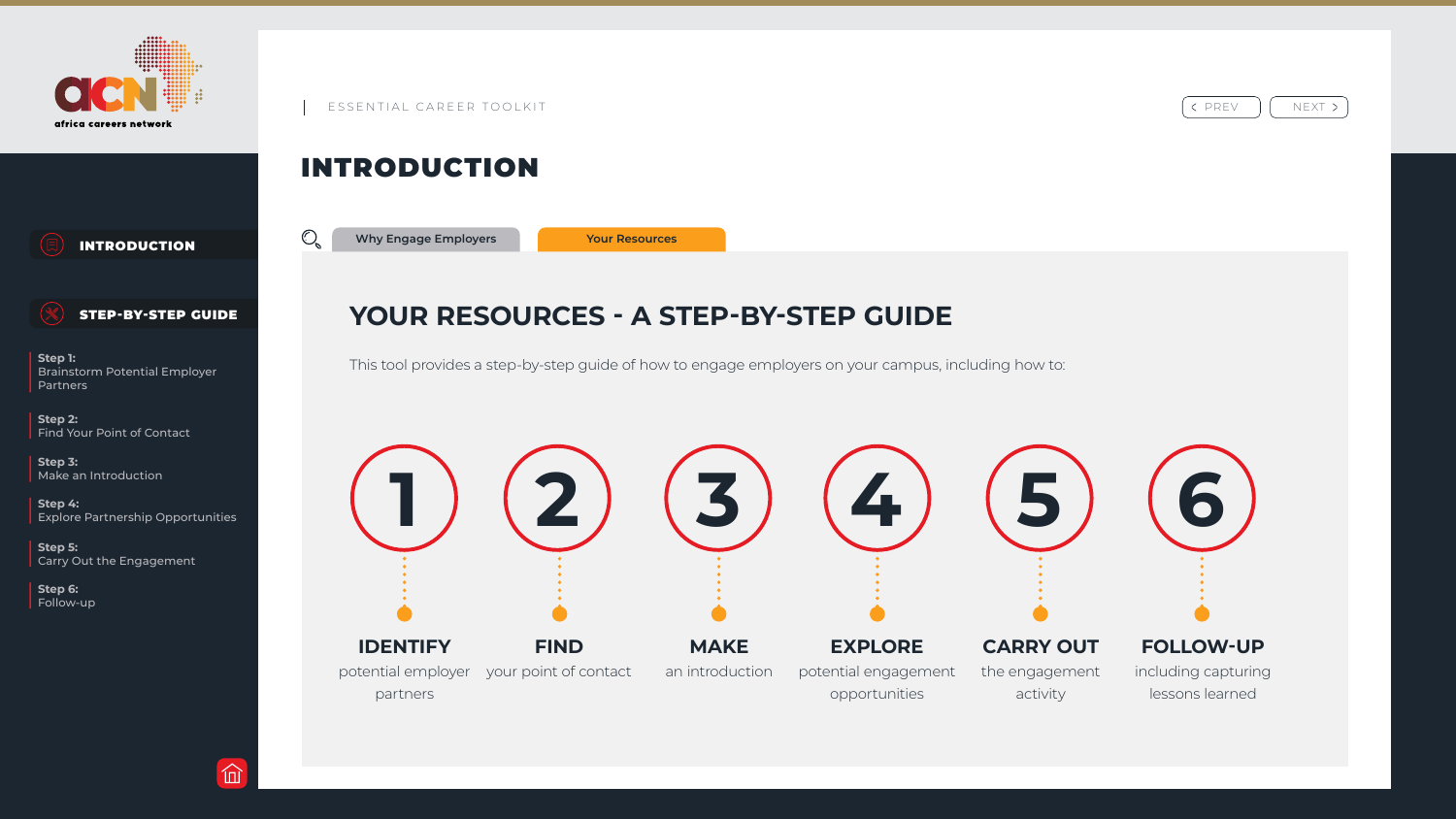

# STEP-BY-STEP GUIDE

# **STEP 1: BRAINSTORM POTENTIAL EMPLOYER PARTNERS**

### **What kinds of employers should I engage?**

The short answer is all kinds! Especially anyone who will be hiring recent graduates for entry-level positions. However, it is important to engage employers based on the needs of the student population that you are working with. As a team, we suggest you: Follow-up<br>
Follow-up<br>
Follow-up<br>
Follow-up<br>
Follow-up<br>
Follow-up<br>
Step 3<br>
Step 3<br>
Step 3<br>
Step 3<br>
Step 3<br>
Step 3<br>
Step 3<br>
Step 3<br>
Step 3<br>
Step 3<br>
Step 3<br>
Step 4<br>
Step 5<br>
Step 5<br>
Step 5<br>
Step 5<br>
Step 5<br>
Step 5<br>
Step 5<br>
Step

- hospitality, agriculture, etc.).
	- a. Enter these in Row 1 in the table below
- 2. For each industry identified, brainstorm potential employer partners.
	- (NGOs) and a mix of small, medium and large private enterprises.
	- b. If you have personal connections to companies, include them here!

a. Complete the table below to ensure you're targeting a variety of employers – government agencies, non-profit organizations





INTRODUCTION



### STEP-BY-STEP GUIDE

**Step 1:** Brainstorm Potential Employer Partners

**Step 2:** Find Your Point of Contact

**Step 3:** Make an Introduction

**Step 4:** Explore Partnership Opportunities

**Step 5:** Carry Out the Engagement

**Step 6:**





< PREV | | NEXT >

Identify the most common industries students are targeting for their careers (examples: business, engineering, education,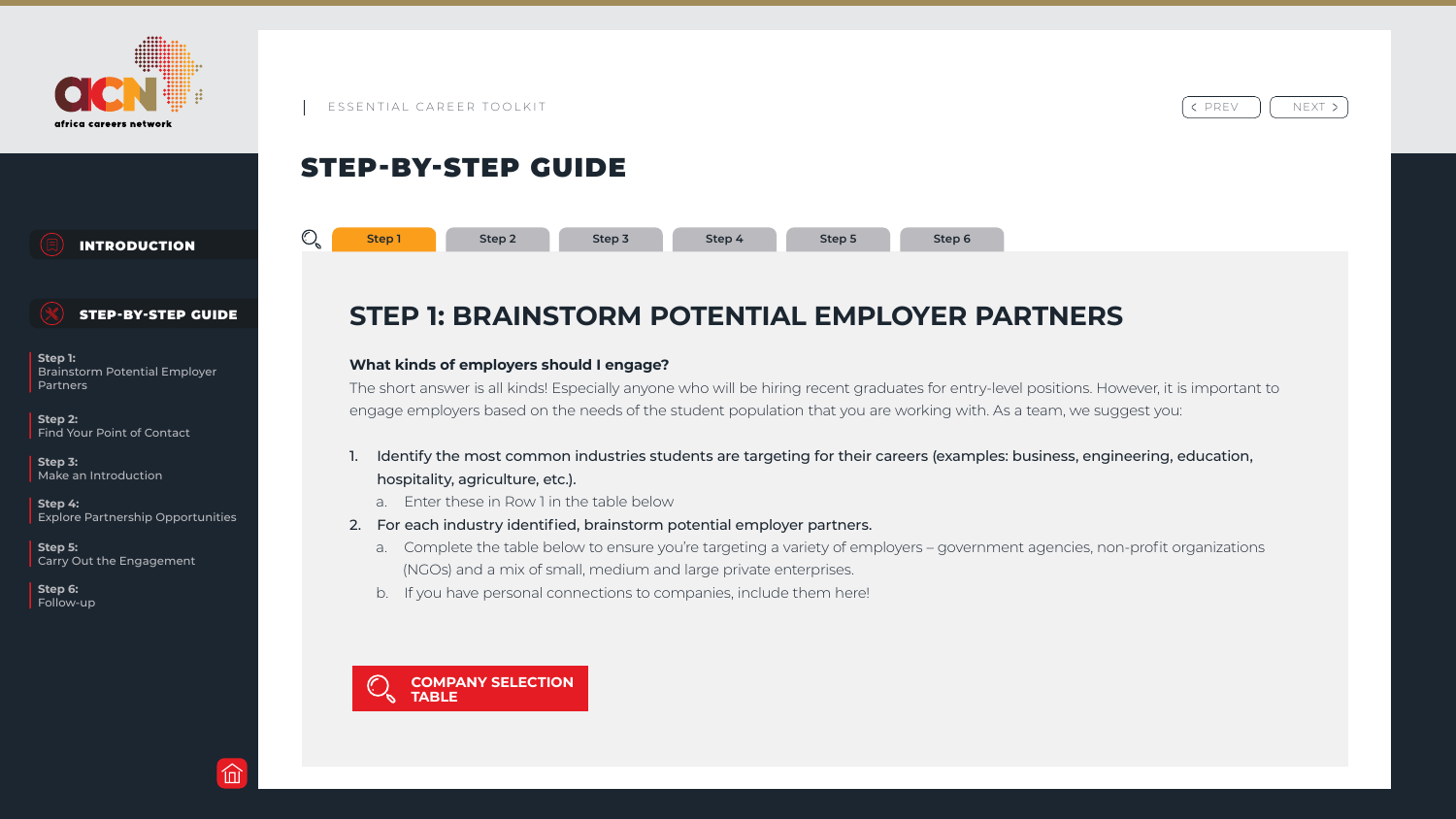

# STEP-BY-STEP GUIDE

**Step 3:** Make an Introduction

| <b>INTRODUCTION</b>                                                                                                | $\mathbb{O}_{\!o}$ | <b>Step1</b>                          | Step 2 | Step 3                                                                                  | Step 4            | Step 5 | Step 6            |                   |              |
|--------------------------------------------------------------------------------------------------------------------|--------------------|---------------------------------------|--------|-----------------------------------------------------------------------------------------|-------------------|--------|-------------------|-------------------|--------------|
|                                                                                                                    |                    |                                       |        |                                                                                         |                   |        |                   |                   |              |
| <b>STEP-BY-STEP GUIDE</b>                                                                                          |                    | <b>INDUSTRY</b>                       |        | <b>INDUSTRY 1</b><br>Example: Tech                                                      | <b>INDUSTRY 2</b> |        | <b>INDUSTRY 3</b> | <b>INDUSTRY 4</b> | <b>OTHER</b> |
| <b>Step 1:</b><br>Brainstorm Potential Employer<br><b>Partners</b><br><b>Step 2:</b><br>Find Your Point of Contact |                    | <b>Small-Medium</b><br><b>Company</b> |        | Yoco                                                                                    |                   |        |                   |                   |              |
| <b>Step 3:</b><br>Make an Introduction<br>Step 4:<br><b>Explore Partnership Opportunities</b>                      |                    | <b>Large Company</b>                  |        | Facebook                                                                                |                   |        |                   |                   |              |
| <b>Step 5:</b><br><b>Carry Out the Engagement</b><br>Step 6:<br>Follow-up                                          |                    | <b>Government</b><br><b>Agency</b>    |        | <b>South African Agency</b><br>for Science and<br>Technology<br>Advancement<br>(SAASTA) |                   |        |                   |                   |              |
|                                                                                                                    |                    | <b>NGO</b>                            |        | Phambano<br>Technolog<br>Development<br><b>Centre</b>                                   |                   |        |                   |                   |              |

**Step 6:**



 $\left\langle$  PREV  $\right|$  NEXT >

| Step 4 | Step 5 | Step 6 |
|--------|--------|--------|
|        |        |        |

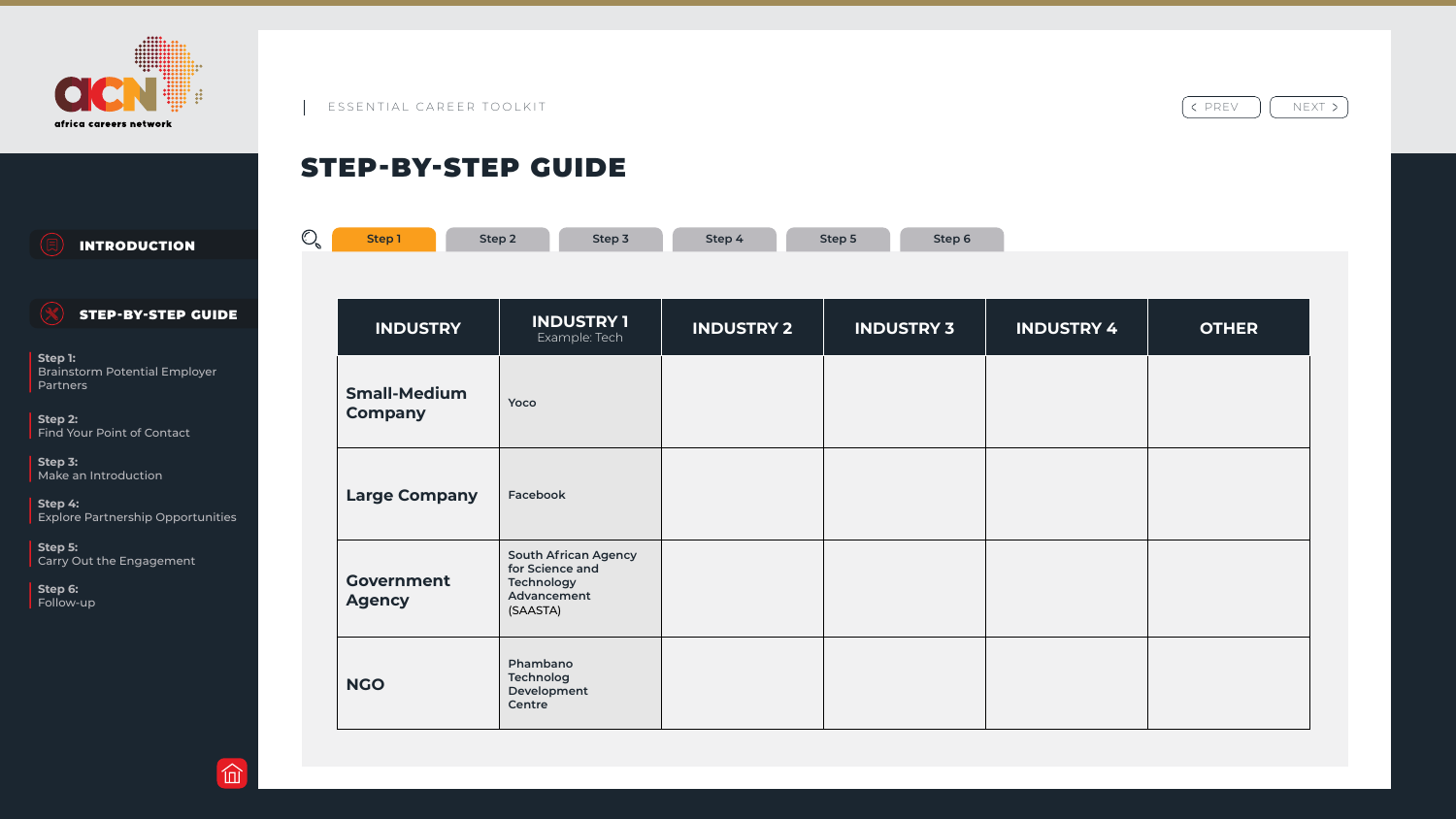# STEP-BY-STEP GUIDE



For each of the companies above, find the appropriate person to contact. Personal connections work best, but you can also "cold contact" companies. Follow-up<br> **Follow-up**<br> **Follow-up**<br> **Examplemental Employer**<br> **STEP 2: FIND YOUR POINT OF CONTACT**<br> **Step 3**<br> **Step 3**<br> **Step 3**<br> **Step 3**<br> **Step 3**<br> **Step 4**<br> **Step 5**<br> **Step 4**<br> **Step 5**<br> **Step 4**<br> **Step 4**<br> **Step 4**<br>

# **STEP 2: FIND YOUR POINT OF CONTACT**

### **How to Find Personal Connections:**

- 
- 2. Reach out to colleagues and ask if they know anyone at these companies
- 3. Ask ALA?

### **Cold Contacting Employers**

- 
- 
- 
- 



< PREV | | NEXT >

Check LinkedIn to see if you know anyone at these companies, or have mutual connections

1. For local and/or small-medium sized companies, see if you can find contact info for the CEO or HR Director a. Check company website and LinkedIn (search for the company, then click on "people") 2. For larger companies, see if their website has a "Partner with Us" section with contact info 3. If you can't find a point of contact, email the general support email address (sample emails below)



**Step 2**



[INTRODUCTION](#page-1-0)



### STEP-BY-STEP GUIDE

**Step 1:** Brainstorm Potential Employer Partners

**Step 2:** Find Your Point of Contact

**Step 3:** Make an Introduction

**Step 4:** Explore Partnership Opportunities

**Step 5:** Carry Out the Engagement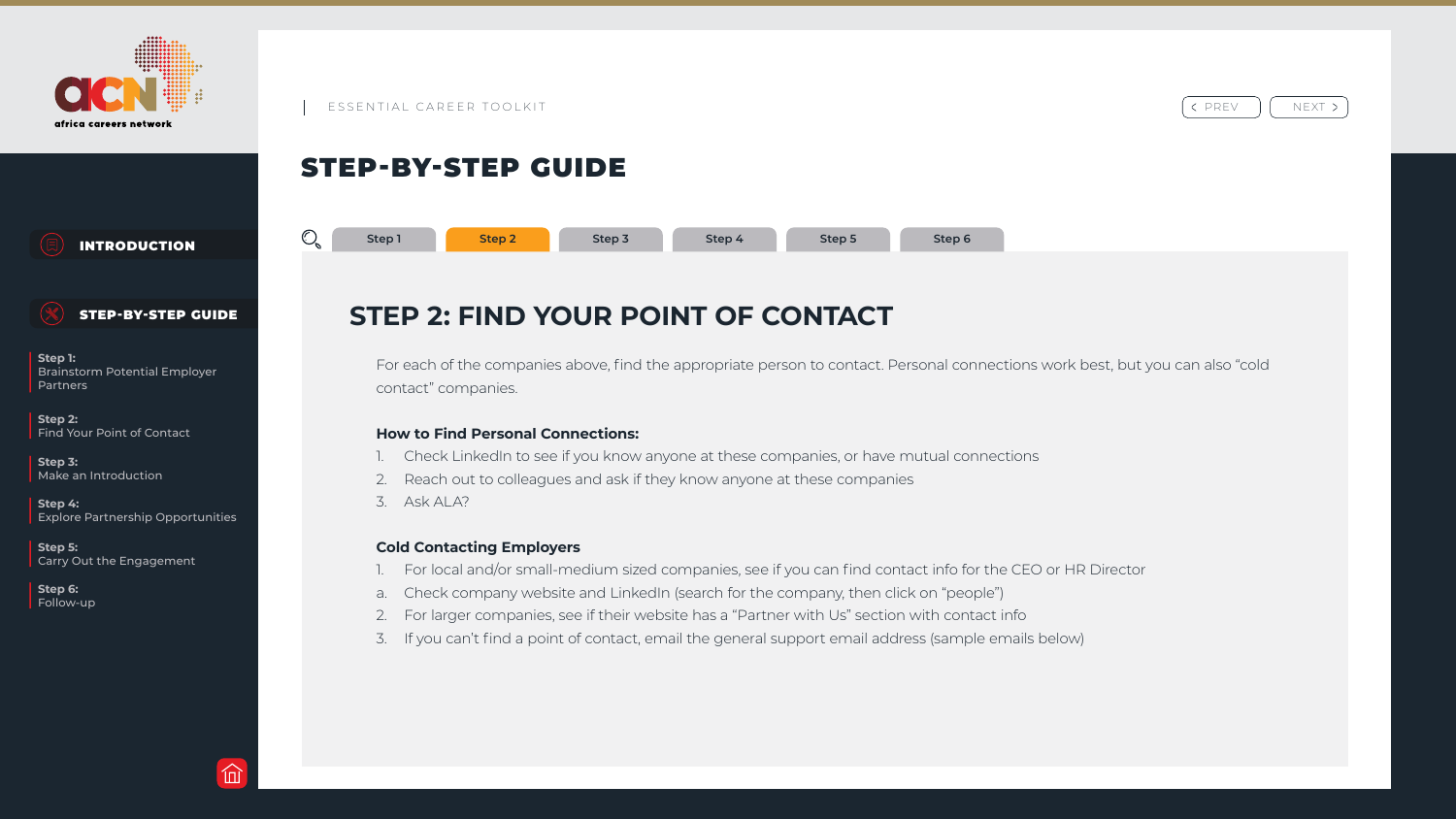# STEP-BY-STEP GUIDE

 $\mathbb{O}_{\mathbf{c}}$ 

# **STEP 3: MAKE AN INTRODUCTION**

The next step is reaching out to the companies to ask for an exploratory phone call! Below is a sample email you can adapt for your purposes.

### **If you don't hear back:**

- 1. Wait one week, then follow-up (with an email or phone call)
- 2. See if you can find other contacts in the company to forward the email to
- 3. If you don't hear back after the follow-up, time to move on





< PREV || NEXT >

**Step 3**



INTRODUCTION



### STEP-BY-STEP GUIDE

**Step 1:** Brainstorm Potential Employer Partners

**Step 2:** Find Your Point of Contact

**Step 3:** Make an Introduction

**Step 4:** Explore Partnership Opportunities

**Step 5:** Carry Out the Engagement

**Step 6:** Follow-up



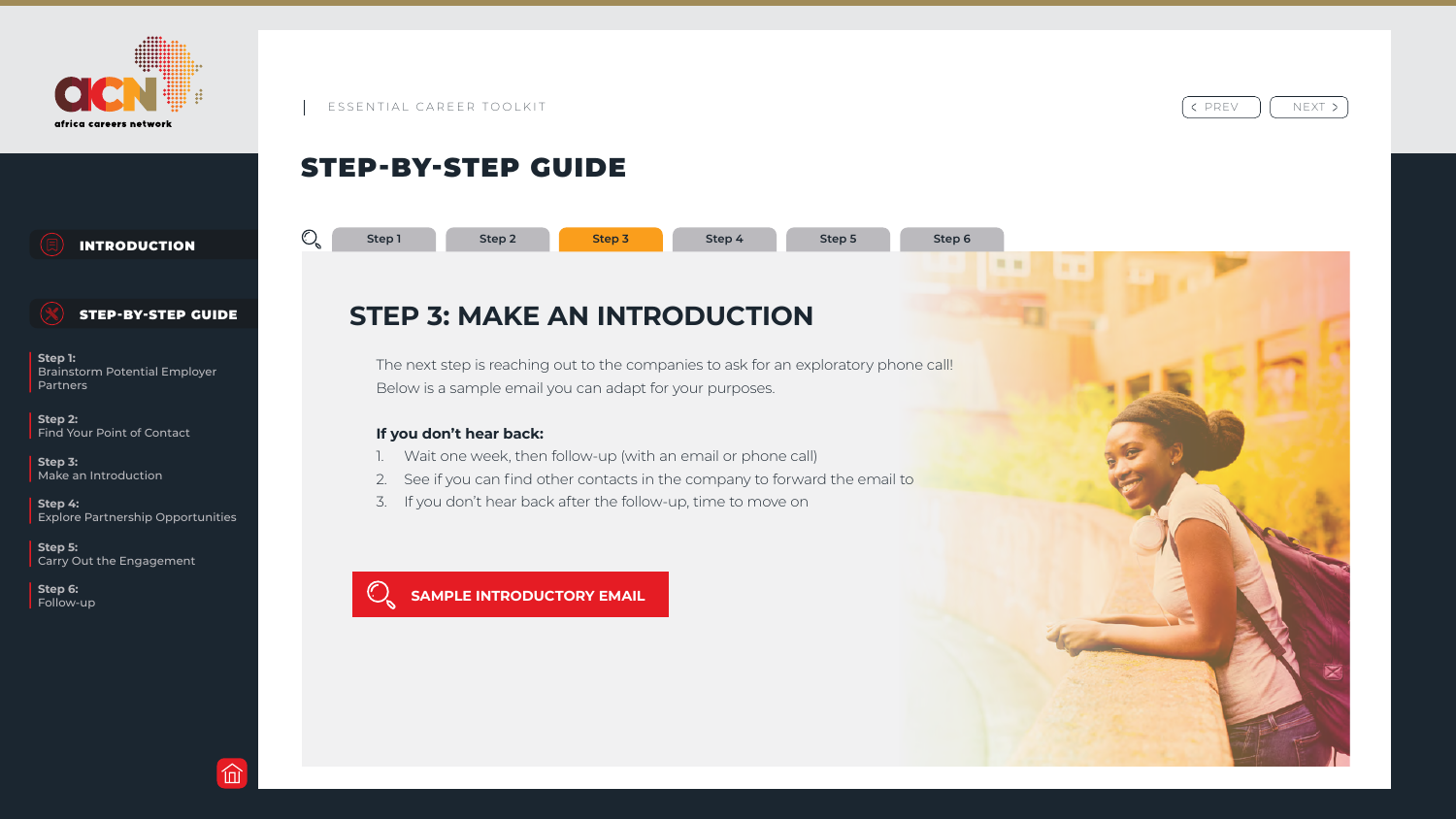

| Step 1 | <b>Step 2</b><br><b>Step 3</b>                                                                                                                                 |
|--------|----------------------------------------------------------------------------------------------------------------------------------------------------------------|
|        |                                                                                                                                                                |
|        | <b>New Message</b>                                                                                                                                             |
|        | $\overline{10}$ j ohndoe@gmail.com                                                                                                                             |
|        | Subject                                                                                                                                                        |
|        | Dear Mr./Ms. [Last Name],                                                                                                                                      |
|        | My name is _____ and I'm the Directo<br>be open to exploring potential partne<br>to share job openings, provide interns<br>among other things. In exchange, we |
|        | Would you be open to a short video c<br>in your recruitment efforts? Here is m                                                                                 |
|        | Thanks for your time, and hope to hea<br>Your Name                                                                                                             |





# STEP-BY-STEP GUIDE

INTRODUCTION

STEP-BY-STEP GUIDE

**Step 1:** Brainstorm Potential Employer Partners

**Step 2:** Find Your Point of Contact

**Step 3:** Make an Introduction

**Step 4:** Explore Partnership Opportunities

**Step 5:** Carry Out the Engagement

**Step 6:** Follow-up



 $Send$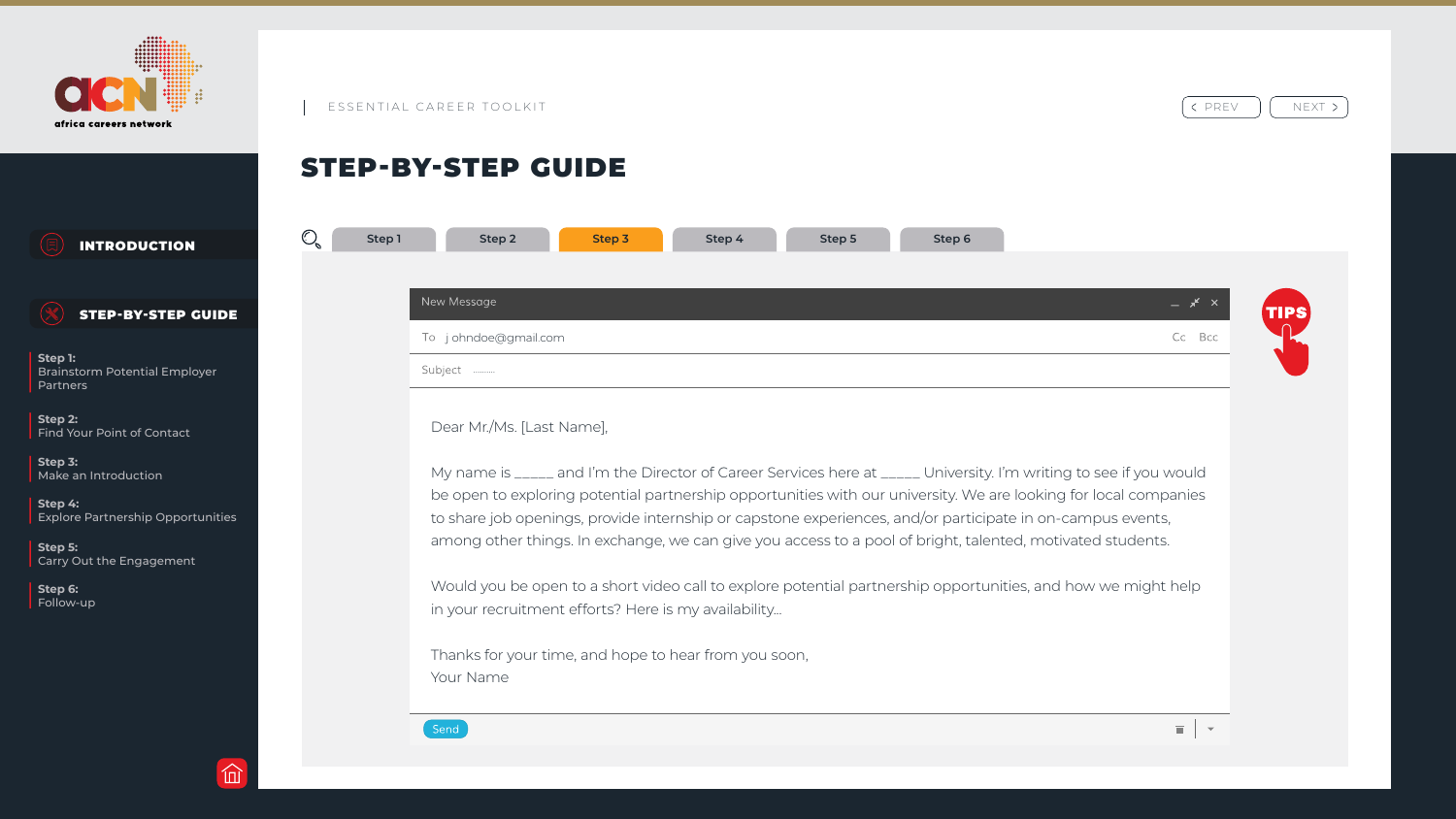# **STEP 4: EXPLORE PARTNERSHIP OPPORTUNITIES** Follow-up<br> **Follow-up**<br> **Follow-up**<br> **Examplemental Employer**<br> **STEP 4: EXPLORE PARTNERSHIP OPPORTUNI**<br>
Step 3<br>
Step 3<br>
Step 3<br>
Step 3<br>
Step 3<br>
Step 3<br>
Step 4<br>
Step 5<br>
Step 5<br>
Step 6<br>
Step 6<br>
Step 6<br>
Step 4:<br>
Step 6<br>
Step

# STEP-BY-STEP GUIDE

### **During your phone call:**

e. Consult on curriculum to ensure skills align with employer demands; provide real-world case studies

- Give a brief overview of the "menu of options" for engagement:
	- a. Post job openings
	- b. Provide internship, externship or capstone opportunities
	- c. Participate in career fairs and recruiting events
	- d. Act as guest speakers and career panellists
	-
	- Coordinate a site visit (even a virtual one)
	- g. Donate funds, equipment or resources
- pool of some of the best candidates on the continent!
- 3. Ask what sounds most appealing/do-able to the partner
- 4. See if you can get them to commit to at least one action
- 5. Clarify next steps



< PREV || NEXT >

2. Make clear "what's in it for them" – in addition to giving back to the community, these activities will give them access to a



**Step 4**



INTRODUCTION



### STEP-BY-STEP GUIDE

**Step 1:** Brainstorm Potential Employer Partners

**Step 2:** Find Your Point of Contact

**Step 3:** Make an Introduction

**Step 4:** Explore Partnership Opportunities

**Step 5:** Carry Out the Engagement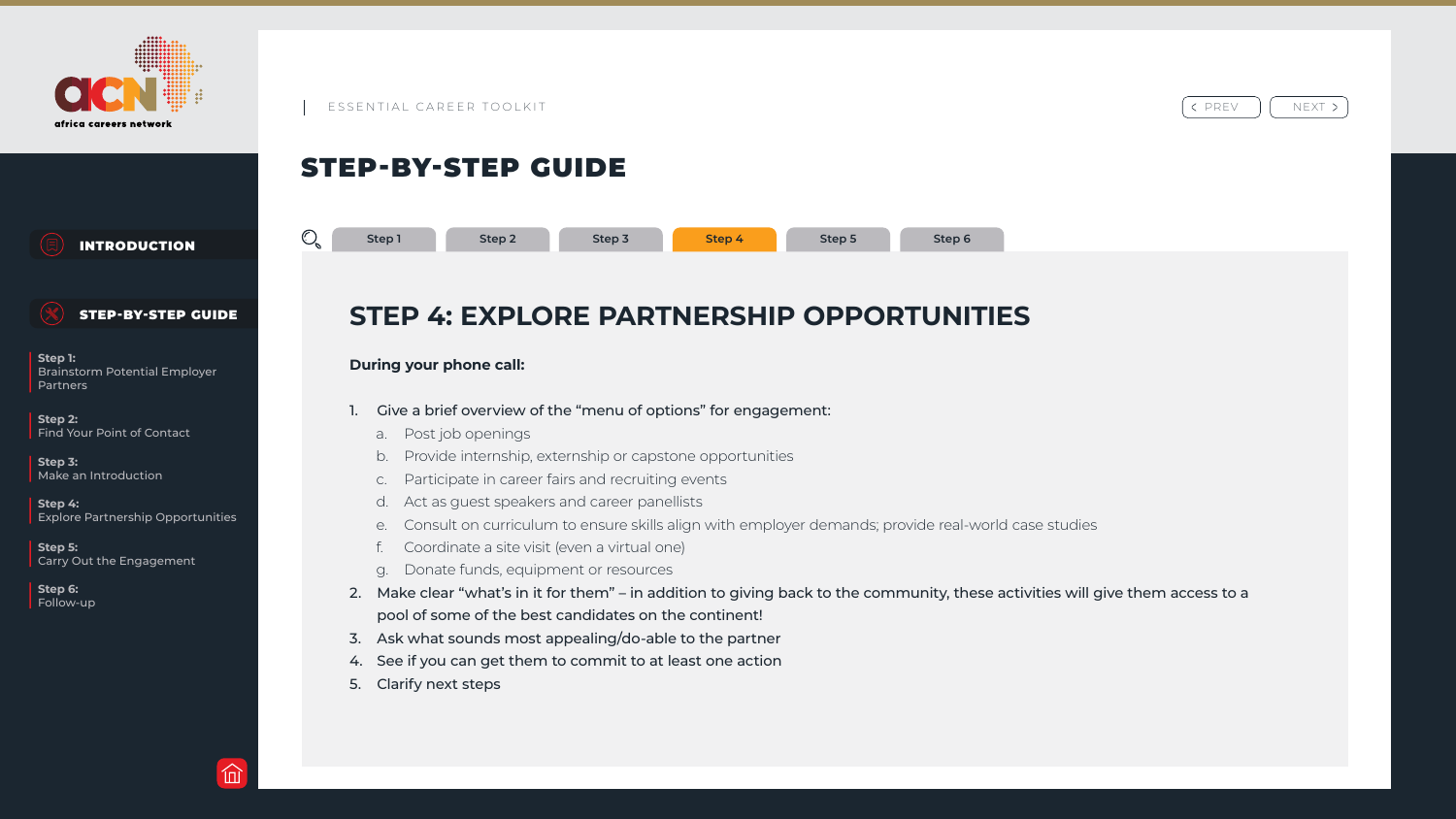# STEP-BY-STEP GUIDE



If the employer commits to a partnership engagement, be sure to maintain regular communications, keep them informed of any programme updates, offer support in any way you can, and generally act professionally to nurture the relationship. Follow-up<br> **Follow-up**<br> **Follow-up**<br> **Experimental Employer**<br> **STEP 5: CARRY OUT THE ENGAGEMENT**<br>
Step 3<br> **Step 3**<br> **Step 4**<br> **Step 3**<br> **Step 4**<br> **Step 3**<br> **Step 4**<br> **Step 3**<br> **Step 4**<br> **Step 4**<br> **Step 4**<br> **Step 4**<br> **Step** 



 $\left\langle \begin{array}{cc} PREV & | & NEXT \end{array} \right\rangle$ 

# **STEP 5: CARRY OUT THE ENGAGEMENT**

**Step 5**







INTRODUCTION



### STEP-BY-STEP GUIDE

**Step 1:** Brainstorm Potential Employer Partners

**Step 2:** Find Your Point of Contact

**Step 3:** Make an Introduction

**Step 4:** Explore Partnership Opportunities

**Step 5:** Carry Out the Engagement